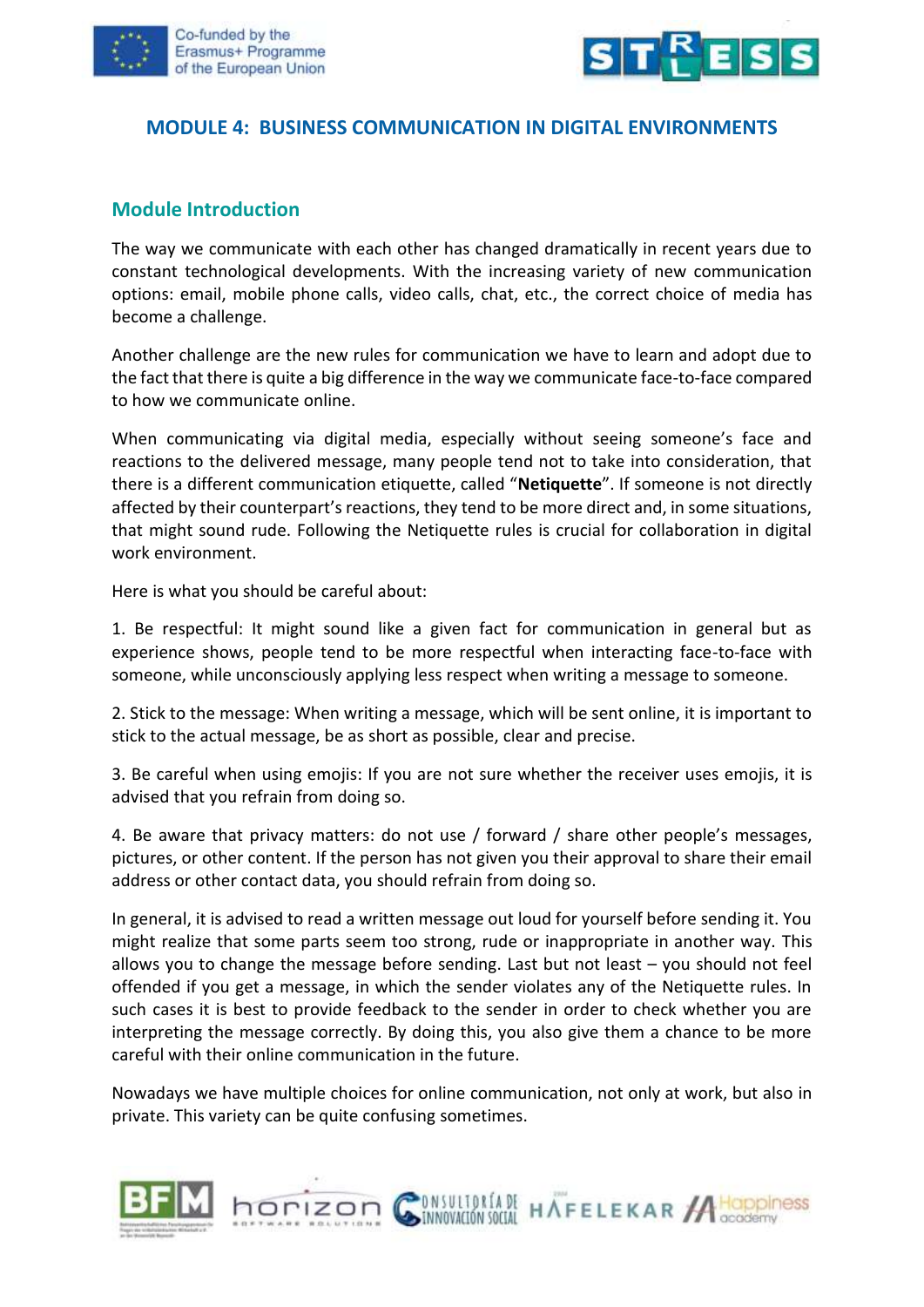



Shannon-Weaver's model highlights how important the channel of communication really is. Is the message being delivered digitally or face-to-face? Is it in written form in an e-mail or SMS, or IM (instant message).



### The sender is the originator of the message or information who puts the message into an encoder (for example writing an email message). The message goes through the email channel via Internet and arrives at the decoder, decoding the email into understandable words for the receiver. Here it is important that both parties use the same code. If, for example, someone sends a message in another language, the other party might not have the correct tools to understand the message, despite how informative and precise it might be. In this case the message will not be understood by the receiver.

Depending on the communication channel different types of noise may change or influence the message. In the digital environment for example: images might not be displayed properly, chat messages are short, voice recordings have too much background noise, etc. It is also important for the message to actually include the correct amount of information, otherwise you risk no or negative feedback from the receiver.

The digital business communication assumes not only exchanging information online internally within the organization, but also between the companies. Due to COVID-19 pandemic closures, we are facing more often the substitution of face-to-face meeting with potential business partners, clients, etc., whom we do not know, with online meetings on which we have to establish a collaboration. Nowadays there are lots of online tools available. Emails are still one of the most common digital collaboration tools, considering they can consist of text, images, links and other media and can deliver a lot of information in a fast and simple way. But software platforms like Skype, Teams, Zoom, etc. are facing a boost in their use. They allow colleagues, partners, customers and students who might be thousands of kilometres apart or just next door, but locked down, to easily communicate and, most

ONSULTORÍADE HAFELEKAR ACOppiness



horizon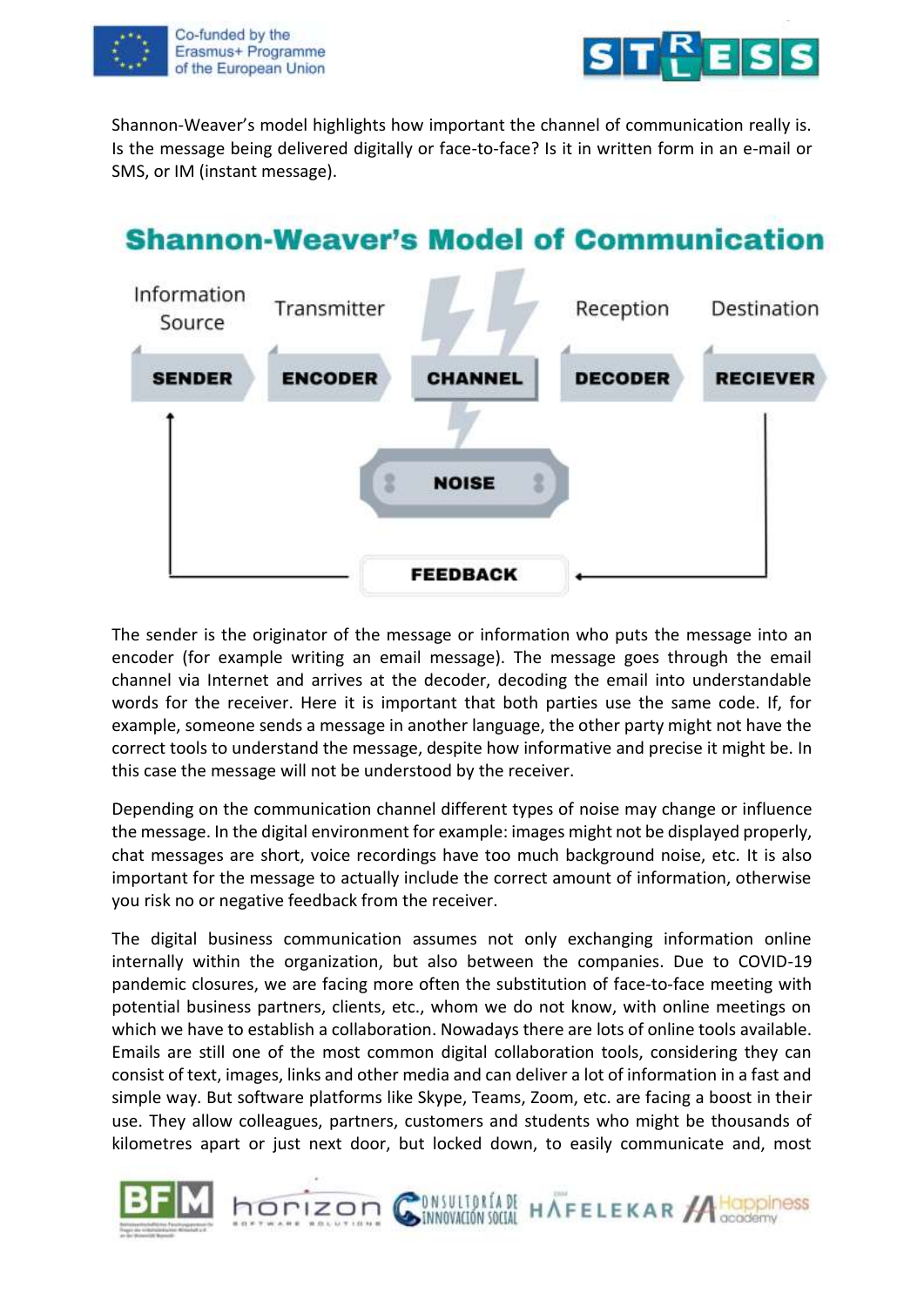



importantly, see each other. These platforms also provide us an immediate reply system, a chat function, where with a couple of clicks we can deliver a message to single or multiple receivers.

Even when the pandemic is completely over, we will continue to use all these digital tools for online collaboration because they have undisputed advantages like:

- Faster exchange of information and opinion;
- Immediate access / links to further sources (reading materials, videos, etc.)
- Enhanced reach of exchange and collaboration no matter of location distances.

In the following activities, you will be given the opportunity to practice and improve your digital communication skills at work.

You can listen to the material [here.](https://youtu.be/y4Mk1nE1KFs)

## **Activity 1**

The **Netiquette** assumes that we pay special attention to whether we act respectfully when communicating online. People tend to be more respectful when interacting face-to-face with someone while unconsciously applying less respect when writing an online message. Most people would not scream at the other person, when standing right in front of them, but are fast to write in all capital letters in an email, which amounts to the same thing. Often, we use exclamation points and capital letters to replace the missing intonation of actual face-to-face conversation. But even when hearing the actual intonation, the sender and receiver might interpret a message differently. This issue is even bigger with written communication online. The reader of the message might interpret the writing style in a different way than the sender, feeling offended and hurt. It can lead to misunderstandings and confrontation between the sender and the receiver.

So today, pay special attention to how you write your online messages. Are they respectful? Have you taken care to express clearly what you mean? Do you use proper address and farewell lines? Do you avoid emotional writing, like capital letters for example?

# **Activity 2**

Let's now pay attention to the length and clarity of your online messages. When holding a speech or giving someone an explanation in person, the speaker can use intonation, breathing breaks, laughing or other ways to bring life to their speech. When delivering a message online, it is all shown as plain text. That is why it is important to stick to the actual message and not flood the receiver with text, which might cause confusion and misunderstanding. Too much information is as confusing as too little.



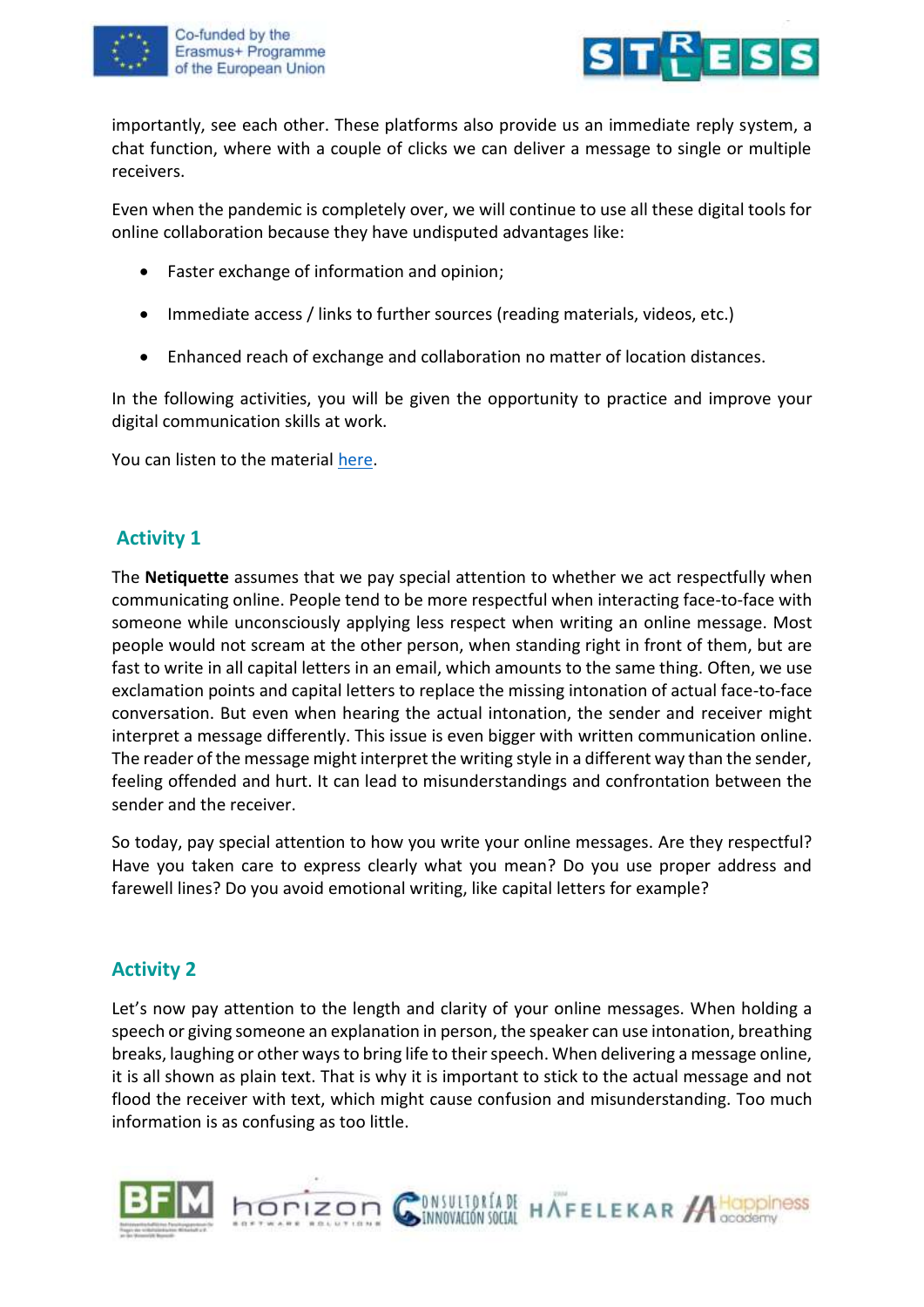





The general idea of instant messaging platforms (Viber, Messenger, WhatsApp, etc) is to send short text, but it is good to remember that we should apply similar rules to our email correspondence. Have you come across the unofficial rule of the business email correspondence which says: "If you cannot write your email text message in less than 5 rows (50 to 125 words), do not send it at all. The receiver might never read it till the end and you will be misled."

So, today pay attention how long the online messages you send are.

# **Activity 3**

Let's now focus on the grammar and spelling of your online messages.

Everyone makes grammar and spelling mistakes once in a while but when communicating online we can benefit from the availability of such programs like Spellchecker.

However, in today's time of social media, people are inclined to use shortenings like "imo" (in my opinion), "brb" (be right back) and others to shorten their time for writing. In a professional, educational or other formal online communication, unlike the one within the family and close friends, such shortenings have absolutely no place. They seem insincere, unprofessional and lazy and should only be used in situations where there is a common understanding and acceptance of using such shortenings (if both parties previously agreed to using such grammar/spelling in a face-to-face meeting).

Write carefully today and pay attention whether and how many shortenings you use. In case you are getting messages with shortenings you do not understand, use the occasion to provide respectful feedback to the sender.

### **Activity 4**

Let's try to be careful when using emojis in our business correspondence. People tend to use emojis to show their meaning behind a sentence, sometimes to underline their humour, show their anger or highlight their confusion about the matter. In general, it is not always inappropriate to use emojis in a professional setting but it is important to know the receiver and purpose of the message. If both parties have a common understanding and deem the situation comfortable enough to use emojis, the use of such is no problem. In other situations, it might be inappropriate, offensive and unprofessional to use emojis. It is advised not to use emojis with people you have never met face-to-face, in first time interactions and when you are still using polite speech with someone. If you are unsure whether to use emojis or not, it is advised to refrain from doing so.

Today count whether and how many emojis you use in your business correspondence and compare it to the number of emojis you use in chats with your friends and family members.



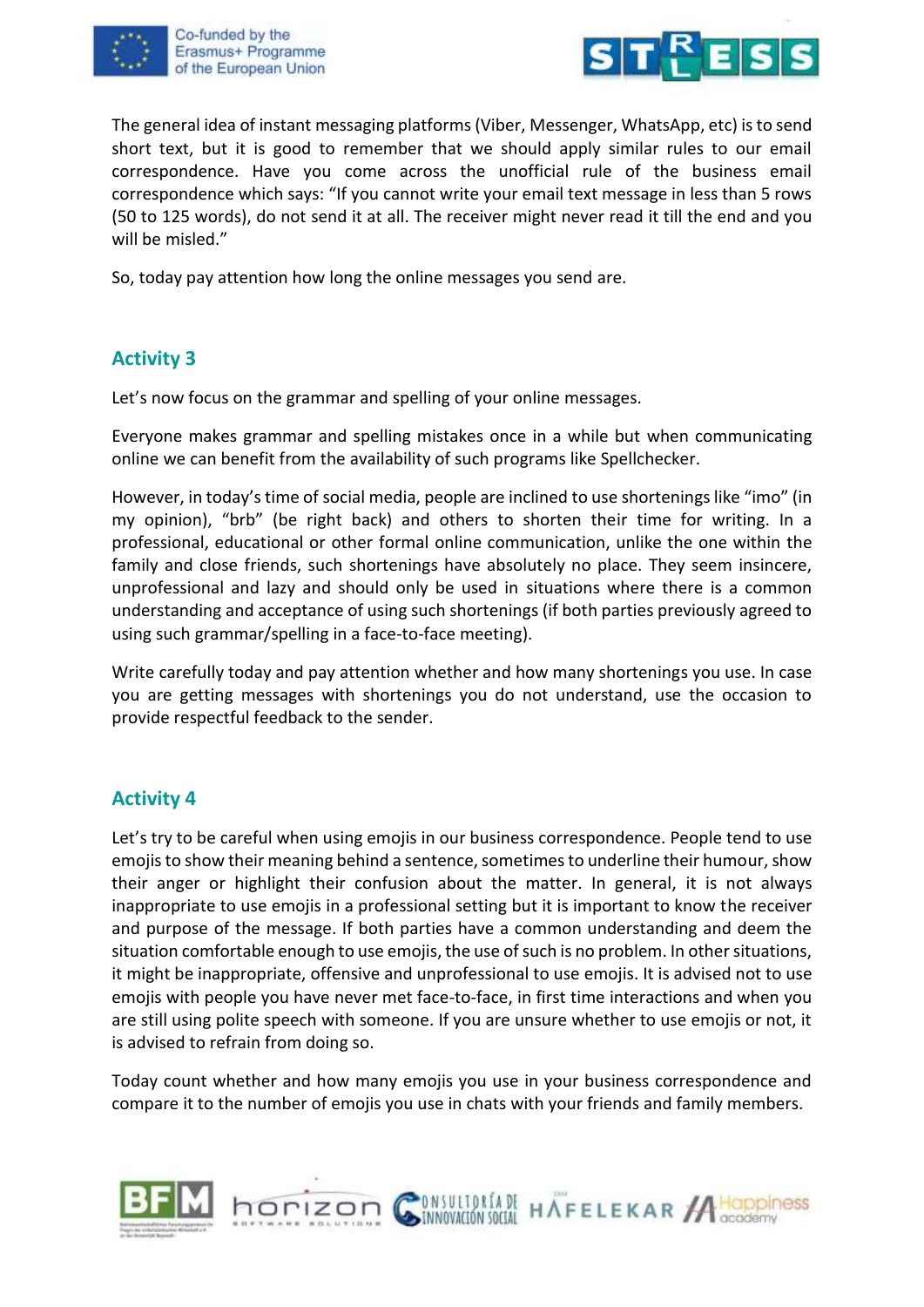



# **Activity 5**

Let's focus on the awareness of how easy it is for us to work with digital tools.

Make a list with the digital tools you have worked with during last week and make sure you have minimum one which you find easy to use and helpful and minimum one that you find difficult to use or unnecessary for your work.

Discuss in a phone conversation or face-to-face meeting with a colleague the digital tool/s that you find difficult to use or unnecessary (the colleague should have used the same tool in order to provide relevant feedback.) Find out whether they have faced the same problems or if the digital tools were useful in their work. Try to get some help from your colleague or, if both of you are facing problems, look for help within your organization.

# **Activity 6**

Consider these 4 scenarios at work:

- Informing someone of a deadline
- Promoting a product or project
- Introducing someone
- Explaining instructions to someone

Choose at least one scenario and write down the messages you will convey to someone you work with in following occasions:

- Face-to-face
- Online via email

Reflect on both messages and figure out which one is easier for you. Do you think that any of the above mentioned 4 situations is more appropriate for online or for face-to-face communication?

### **Activity 7**

Over the years many researchers have developed different models to evaluate digital tools and technology, as example TAM Technology Acceptance Model (Fishbein, Ajzen, 1967). There are many variations for digital tool evaluations especially in regards to learning tools and technology.

Many of the models identify the following areas of evaluation:

horizon

Functionality (ease of use, extent of usage, support, customization and continuous creative engagement)

**DINSULTORÍA DE HAFELEKAR A HOppiness** 

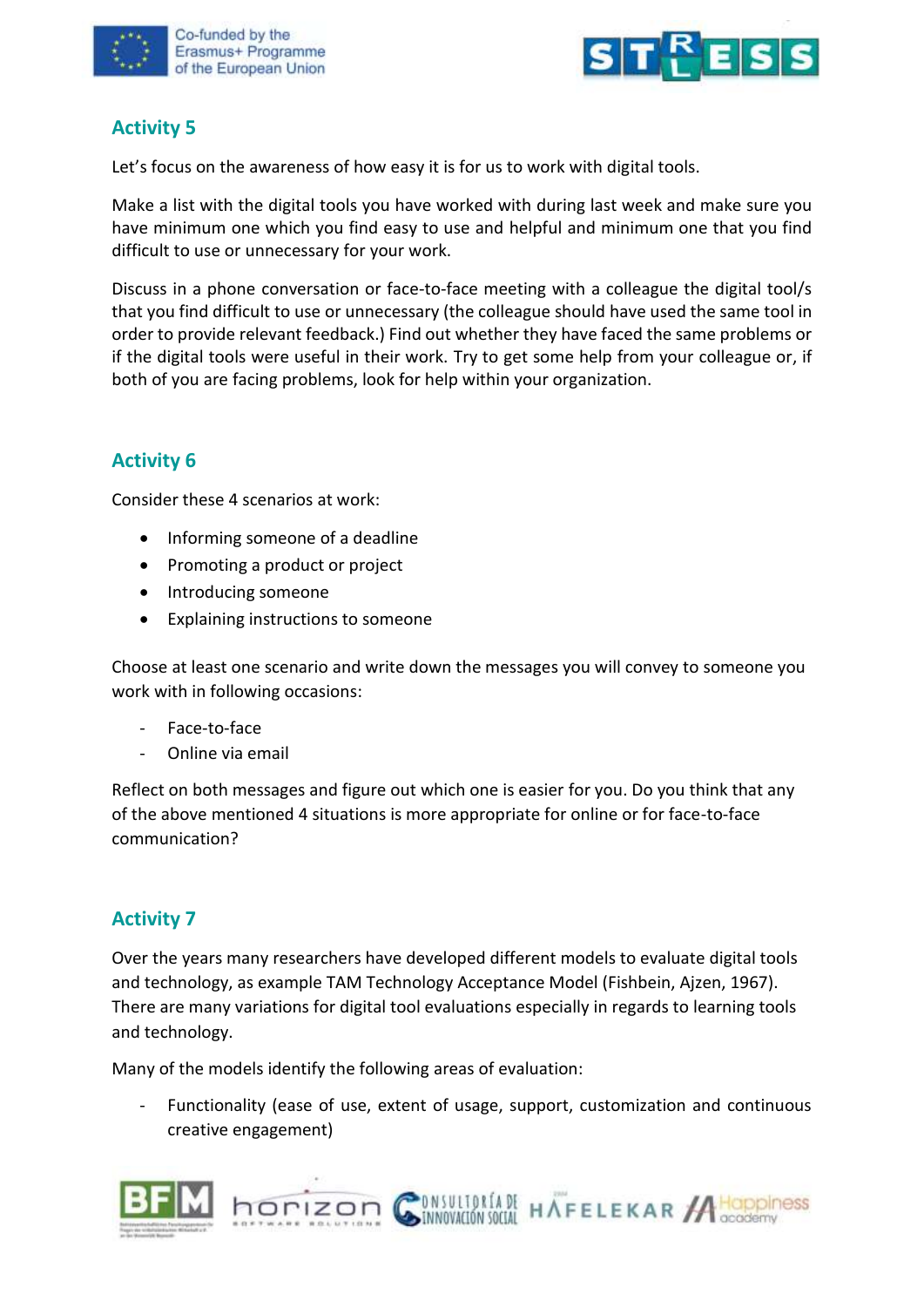

Co-funded by the Erasmus+ Programme of the European Union



- Accessibility (required additional tools, costs, and in recent years, cross platform availability)
- Technical aspects (integration and combination with other tools, technical requirements)
- Privacy & Data Protection (Legal framework, registration, personal information)

Choose an online collaboration tool you use most in your work (i.e. Zoom, Teams, Skype, WebEx, etc.) and evaluate it using the above mentioned areas.

Write down your thoughts / observations and share them with your manager or company IT support – it will be very useful for them to know the opinion of their "customers".

## **Activity 8**

Real time communication tools like Zoom, Skype, Teams etc. also require specific skills and may be taxing on our time and our nerves. Besides the issue of always having to learn to use new apps and their new features there is also the problem of fatigue. We get tired much faster when we are in an online meeting, compared to when we are in a face-to-face meeting, for example. There is already some research into this phenomenon, which says that this is as a result of a big part of the non-verbal clues to which we are used in face-to-face communication being lost in online communication. Subconsciously we seek for them and we don't find them, which tires us much faster. This understanding should lead us to correct planning of online meetings: shorter, more precise and up to the point.

Think about your upcoming online meetings. How long are they? Can they be shortened? Have you planned for a break at each hour if the meeting has to take longer? Have you prepared your script for the meeting: questions you need to ask, information you need to deliver? Are you planning to use some interactive activities like voting in order to engage the participants more effectively (i.e. tools like Slido.com are very useful in such cases.) Take some time to plan, this will help you shorten the meetings and reduce fatigue from them.

# **Activity 9**

Summary

In this module, you have learned what the differences in the etiquette of face-to-face and online communication are, how to convey an online message in a proper manner and how to evaluate the online collaboration tools you use in your work.

At the end of this module, dedicated to "Business Communication in Digital Environments", please create your own list with action points that will help you to improve the quality of your daily online business communication. Regularly look at this list to remind yourself the points you find important.

ONSULTORÍA DE HAFELEKAR ACODOMINES



horizon